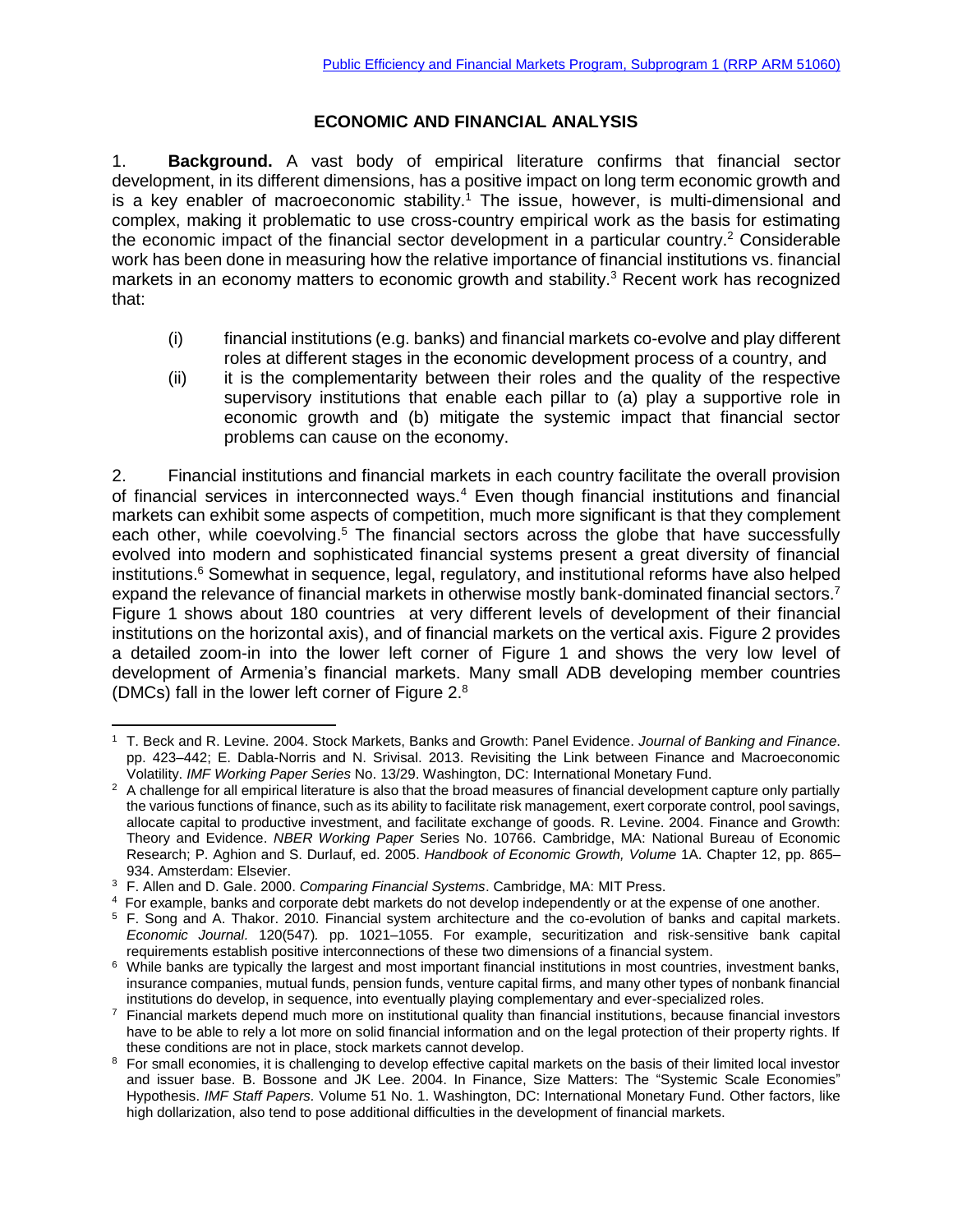



### 3. While financial institutions in Armenia have improved their role over the years (predominantly banking), financial markets remain insignificant. This is the core development problem to be addressed by the Public Efficiency and Financial Markets Program, and it is both a cause and a consequence of high levels of financial dollarization in the Armenian economy.<sup>9</sup> It constrains Armenia's private sector development, public debt and fiscal risk management, and

 $\overline{\phantom{a}}$ 

<sup>9</sup> The Armenian financial sector is characterized by around 60% dollarization, one of the highest in the region.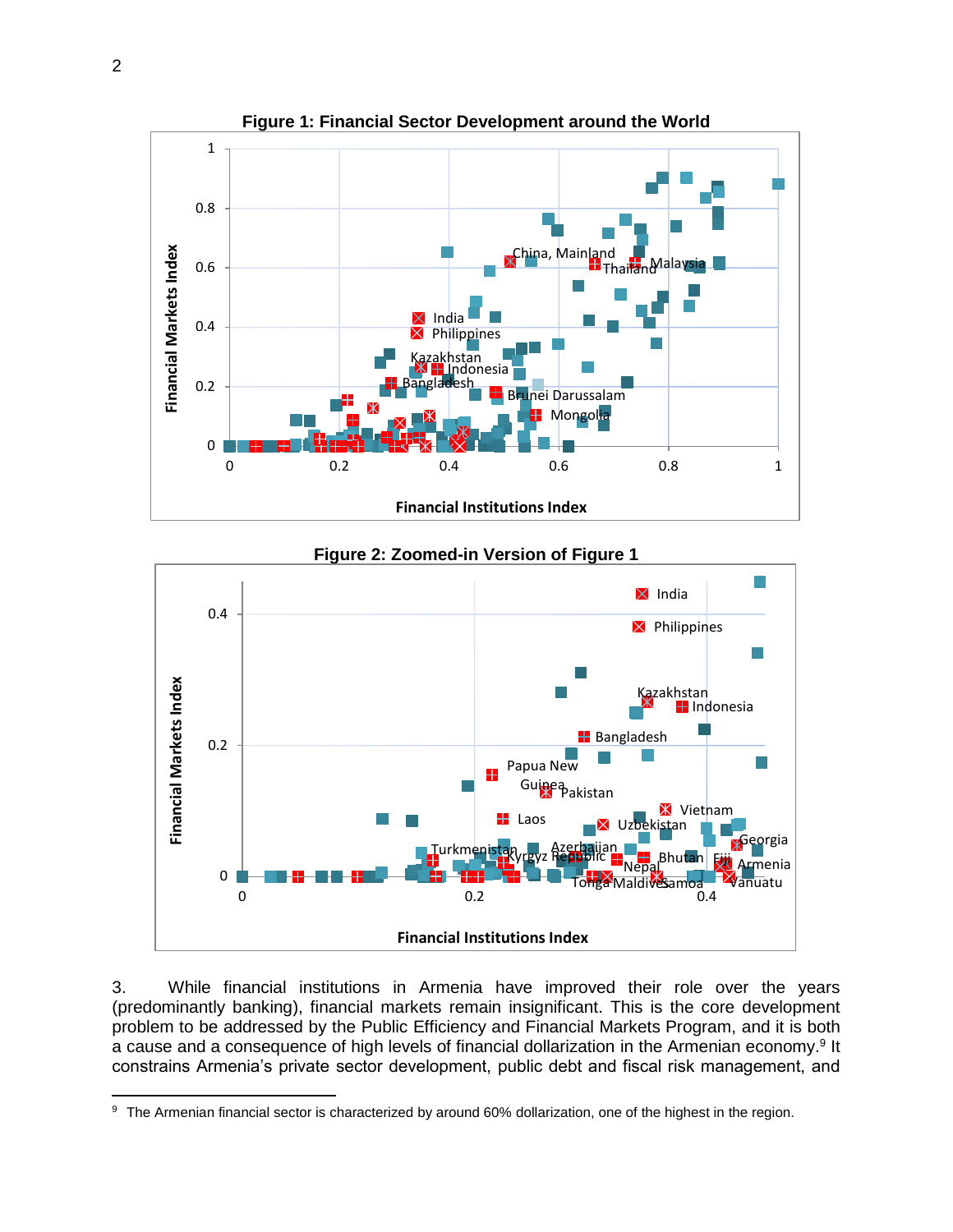macroeconomic and financial stability policies.<sup>10</sup> This core development problem is rooted in three different, but interconnected constraints (see Problem Tree in the Sector Assessment, accessible from the list of linked documents in Appendix 2):

- (i) gaps in public debt and fiscal risk management, which overall need to become more credible, transparent, and effective;
- (ii) challenges and institutional/infrastructure gaps that hold back the development of Armenia's government securities and money markets; and
- (iii) a lack of instruments and corporate governance practices that constrains the broadening of the investor base in Armenia's corporate debt markets.

4. Section 1 of this Appendix discusses how proposed reforms in each of these three root constraints are important in their own specific context, and illustrates the specific benefits that the proposed reforms can produce. But the mutually-reinforcing potential benefits of the three proposed areas of intervention include: (i) significantly increasing the debt management capability of the Ministry of Finance (MOF) as well as investor confidence; (ii) raising the levels of money market liquidity and the systemic role of the government securities market; and (iii) broadening the base of domestic and foreign investors in Armenia's capital markets. While a precise quantification of this combined impact on the economy is difficult to make, Section 2 discusses it by highlighting several channels of medium-term potential economic impact (in line with the impact statement of the Design and Monitoring Framework in Appendix 1 of the RRP).

# **1. Direct Reform Benefits**

# **a. Output 1 –Strengthening Public Debt and Fiscal Risk Management**

5. **Improve Public Debt Management.** Giving the Public Debt Management Department a wider role in debt management and centralizing the analysis and reporting of government debt will provide operating efficiencies and a holistic and medium-term approach to debt management. Other proposed reforms<sup>11</sup> will also give investors greater insight and confidence in the announced public debt program. We estimate that the increased transparency and investor confidence in Armenia's fiscal management (coupled with supporting macroeconomic and monetary policies) would, over time, translate into a lower liquidity premium and therefore lower relative funding costs. Based upon a 40-point reduction in the liquidity premium, this would translate to cost savings of around \$10million over 10 years on \$500 million of outstanding domestic debt.<sup>12</sup> We also anticipate there would be efficiency gains identified, with new processes and restructures that could amount to at least \$5 million over 10 years.<sup>13</sup>

6. **Increase Vetting and Monitoring of Fiscal Risks, including PPP projects**. The program will support the development of a comprehensive policy framework and methodologies

 $\overline{a}$  $10$  Financial dollarization of banks' assets and liabilities exposes banks to foreign exchange and refinancing risks. With limited financial deepening in the dram, both fiscal and monetary policies have little maneuvering space to tackle external macroeconomic shocks or to ensure financial stability in the face of these.

<sup>11</sup> The publication of information on Annual Debt Sustainability Analysis, information on public–private partnerships (PPPs), and retail debt statistics will increase the transparency of MOF's fiscal and debt management and give investors greater insight and confidence in the announced public debt program.

<sup>&</sup>lt;sup>12</sup> Implicit in this estimate is: savings will grow from 0 to 40points over time and the amount upon which the savings are made will grow from \$0 million to \$500 million as the debt matures and is reissued. These calculations exclude implicit savings on new debt to expand the debt program.

 $13$  This refers to efficiency gains through centralized data base and reporting. We estimate six staff could be saved as a result of centralizing operations. Cost savings of six staff is estimated at \$75k per staff per annum (\$25k times 3 for true cost), for 10 years  $= $4.5$ million.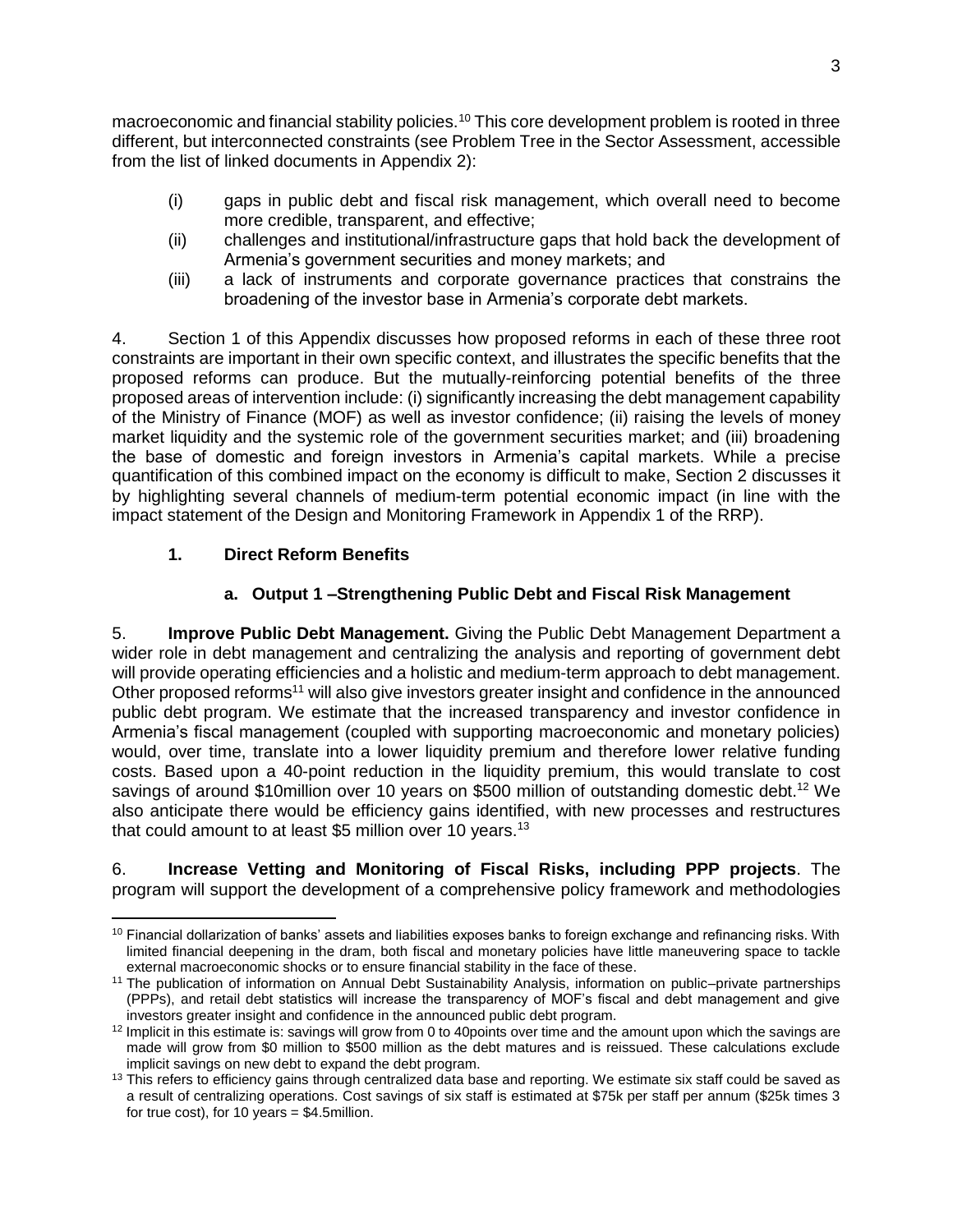to identify, analyze, and monitor the fiscal risks that stem from their fiscal operations—on-lending, budgetary lending, issuing guarantees, PPPs, and other contingent liabilities. The value at risk from these activities is high and can extend to (i) the full capital value of funds lent or loans guaranteed (credit risk); and (ii) a high percentage of the project value for PPPs and other contingent liabilities where risks relating to fair pricing, value for money, robust quality and design, and project performance on implementation and ongoing maintenance are also relevant. Fiscal risk management will be strengthened by MOF by (i) assigning responsibility for each fiscal operation to a department, (ii) implementing sound methodologies for vetting<sup>14</sup> and evaluating fiscal operations, (iii) monitoring and reporting on fiscal operations to manage ongoing risk exposures and limit liability and losses, (iv) introducing a PPP policy with supportive law and institutional frameworks, and (iv) ensuring that an adequately resourced PPP unit is established to perform the required functions.

7. Based upon a future PPP program of \$1 billion (50% public capital and 50% concessionary) and issuing guarantees of \$200m, we estimate MOF could have a future fiscal risk exposure of at least \$350 million.<sup>15</sup> The program will provide MOF with the frameworks and methodologies to mitigate these exposures, which, if they materialized, would directly impact the budget deficit and the debt program, potentially increase the cost of funding, and adversely impact MOF's reputation for fiscal responsibility and management. The program will also provide MOF with the mechanisms to ensure that only PPP proposals that add value-for-money reach financial closure. This could bring efficiency gains versus the counterfactual of a continuation of the statusquo. The direct benefits from Output 1 reforms are estimated at (i) \$415 million in savings from expected lower funding costs and broad operational efficiencies, and (ii) the effective future mitigation of fiscal risk exposures of around \$350 million (Table 1).

# **Table 1: Direct Benefits of Output 1 Reforms**

|  | (\$ million equivalent) |  |
|--|-------------------------|--|
|  |                         |  |

|                                            | <b>Fiscal Value-at-Risk</b> |               |
|--------------------------------------------|-----------------------------|---------------|
| <b>Item</b>                                | <b>Mitigated</b>            | <b>Amount</b> |
| Public financial management and regulation |                             |               |
| Transparency and efficiency                |                             | 415           |
| <b>Operational Risk (PDMD)</b>             |                             |               |
| <b>Fiscal Risk including PPP</b>           | 350 <sup>a</sup>            |               |
| <b>Total Economic Benefit</b>              | 351                         | 415           |

PDMD = Public Debt Management Department, PPP = public-private partnership.

a These estimates are based upon a \$1 billion new PPP program (\$500m capital and \$500m concession), and \$200 million new lending and guarantees. Twenty percent of the PPP capital and 10% PPP concession were conservatively assumed to be at risk, and for on-lending and guarantees, 100% were presumed to be at risk. Source: ADB estimates.

### **b. Output 2 – Improving Government Securities Market and Money Market Infrastructure**

8. The reforms under output 2 can steer the development of the government securities market, domestic money markets, and financial infrastructure. The key reforms are:

l <sup>14</sup> In the case of PPPs, the vetting extends to assessing the quality and performance of the partner and the exposure to legal risks.

<sup>&</sup>lt;sup>15</sup> A recent case study of Chile's early experience with managing PPPs shows that the absence of an effective vetting and fiscal management framework has led to cost overruns, chronic renegotiations-related fraud, and other losses amounting to 25% of the program value.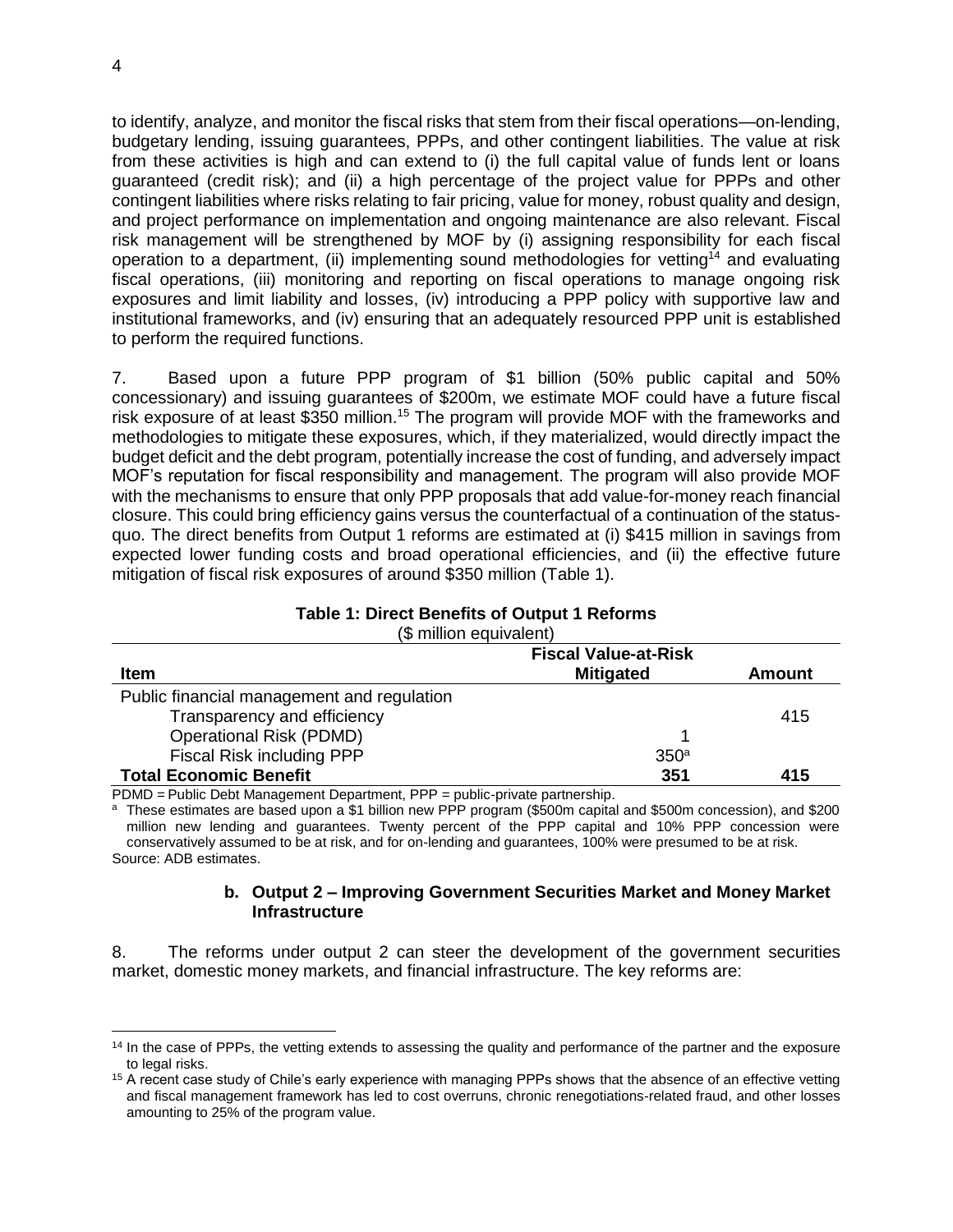- (i) Increase benchmark bond issuances and enhanced primary dealer responsibilities to stimulate secondary market activity and increase liquidity. The implicit liquidity premium for bonds can typically vary between 25 to 100 basis points or more for long bonds. If the liquidity premium drops by 50 basis points for future bond issuances, there would be a saving of \$15 million over 10 years.<sup>16</sup>
- (ii) Harmonize the treasury bill program with monetary and debt management policies. Coupled with a safe repo instrument and efficient settlement processes $17$ , banks would be incentivized to manage liquidity using short term instruments rather than bank deposits or repo facilities of the Central Bank of Armenia (CBA). This would activate the interbank market and deepen the short-term yield curve. Coupled with the MOF improving government cash flow projections and cash management, the CBA reducing volatility in systemic liquidity would indirectly lower banks' holding costs for unremunerated cash balances. Substitution of excess cash holdings for treasury bills provides banks/corporates with estimated savings of 150 basis points  $($15,000$  per annum) for each million of excess cash held.<sup>18</sup>

9. The above measures combined will help develop the government securities and money markets, which in the future will support (i) development of the capital market with a deepened transparent government security yield curve that corporate issuers can use to price risk, (ii) increased efficiency of fiscal and monetary tools more for operations and higher effectiveness in times of crisis, (iii) provision of alternative funding options for MOF as access to concessional lending is reduced, and (iv) substitution of foreign currency risk exposures for domestic interest rate risk exposures by borrowers and lenders leading to reduced dollarization.<sup>19</sup> Assuming interest rate risk to be 10% against a foreign currency risk of 20%, there is 10% less risk exposure for funding in the domestic market over time. Based on the domestic debt program increasing from 20% to 25% of total debt over 2 years (an increase of \$125m), the debt portfolio risk exposure would fall by \$12.5 million.<sup>20</sup>

10. Putting in motion these two mutually-reinforcing processes, i.e., the establishment of a market development-friendly public debt issuance program and management, and the development of the institutional and technological infrastructure for money-markets development, will enable accelerated financial deepening in dram, the development of variable-interest rate instruments, and overall more maturity transformation in the banking sector.<sup>21</sup> These will also enable the development of corporate debt and equity markets. These are systemic benefits that are significant but hard to precisely estimate.<sup>22</sup> For reforms under output 2, direct benefits are

 $\overline{a}$  $16$  The initial saving is on all future bonds issuance. Based on 80% of the total outstanding new bonds reaching \$400m in 5 years there is an implicit average saving of \$1.0 million per annum for 5 years and \$2 million thereafter; \$15 million over 10 years.

<sup>&</sup>lt;sup>17</sup> Safe and efficient settlement of repo and other money market transactions though CBA-Nasdaq

 $18$  For example, banks currently invest surplus liquidity in cash deposits with the CBA at 4.5%, whereas holding liquid T-bills at over 6% would be more cost effective.

<sup>&</sup>lt;sup>19</sup> Foreign currency risk is considered higher than interest rate risk but the level of risk is specific to each country's situation. We have assumed interest rate risk of 10%, to be lower than the currency risk of 20%. Interest rate risk affects only the interest payment cash flows, but unlike currency risk, it does not affect the principal repayment.

<sup>&</sup>lt;sup>20</sup> Other benefits such as taxes and seigniorage from the issue of currency have not been evaluated here.

 $21$  Banks will be less reluctant to take on, and will have more options to manage, the liquidity risk in dram loan origination at longer tenors.

<sup>&</sup>lt;sup>22</sup> For example, as the interest rate transmission mechanism in dram develops, pricing of government securities will become fundamentally determined by arbitrage and expectations of future short-term rates, and much less on exchange-rate depreciation expectations. The potential interest savings to the government and the private sector that can accrue from this structural shift would be a multiple of the illustration in para. 9 point (i), but are not included in Table 2.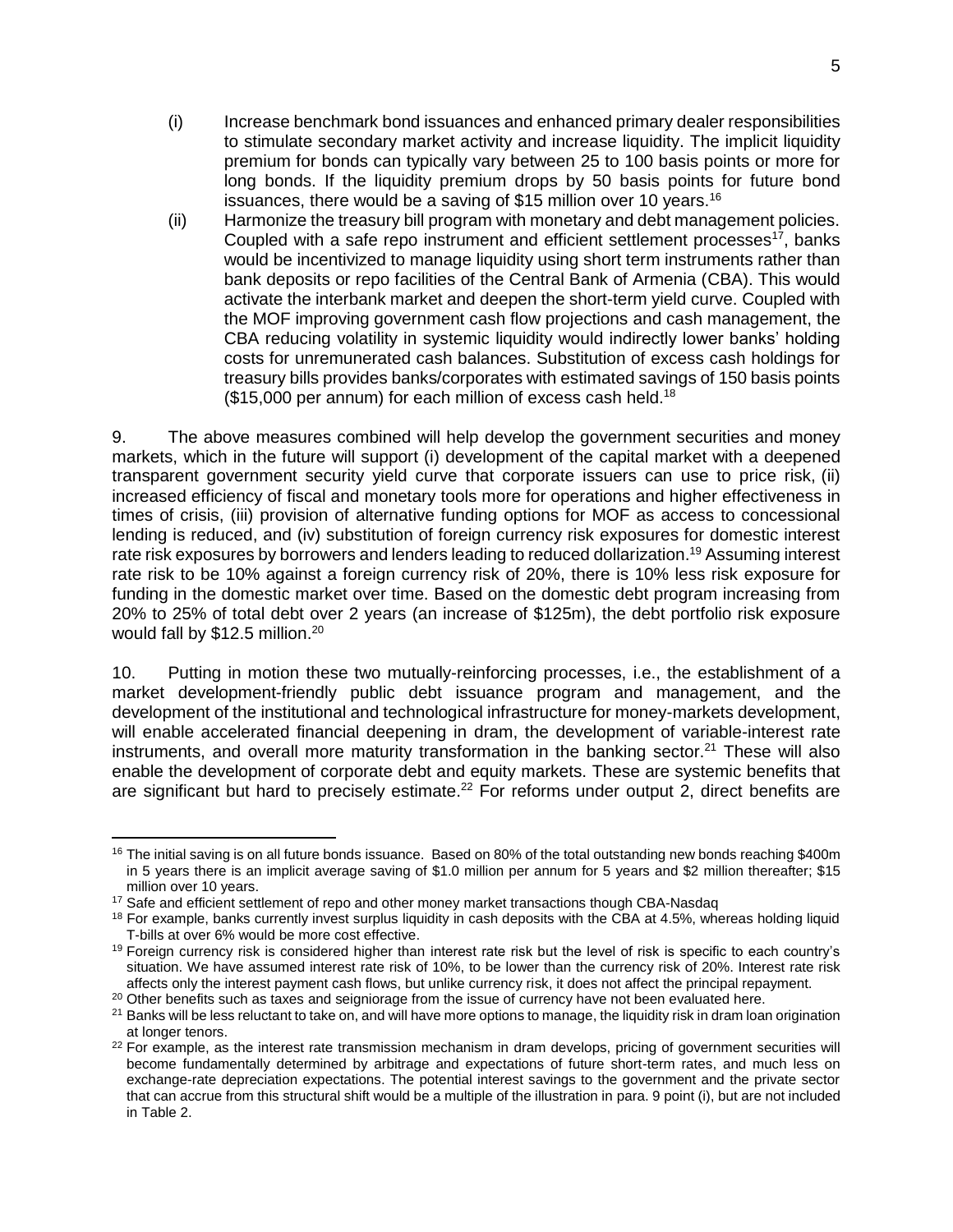estimated at (i) \$17 million savings from expected lower funding costs and operating efficiencies; and (ii) the future mitigation of financial market risk exposures around \$12.5 million.

#### (\$ million equivalent) **Item Risk reduction in the financial system Amount** Financial Sector Clear strategy for financial market development Increased liquidity in government security markets 1 15 Liquid Money market and efficient cash Management 1 and 1 and 1 and 1 and 1 and 1 and 1 and 1 and 1 and 1 and 1 and 1 and 1 and 1 and 1 and 1 and 1 and 1 and 1 and 1 and 1 and 1 and 1 and 1 and 1 and 1 and 1 and 1 and 1 and 1 and 1 and 1 and 1 and 1 and 1 and 1 Decrease in dollarization Development of the Corporate capital market 12.5 **Total Economic Benefit 12.5 17**

### **Table 2: Direct Benefits of Output 2 Reforms**

Source: ADB estimates.

### **c. Output 3 –Broadening the Base of Instruments and Enhancing Corporate Transparency**

11. **Strengthening the legal and regulatory framework and corporate governance practices.** Introduced law changes will strengthen consumer protection in the Mortgage Lending Law. Changes to the Covered Mortgage Bond Law and proposed amendments to the Securitization Law will also promote transparency and protections for both creditors and investors and should encourage increased domestic and foreign investor participation in the dram capital market. Increased participation in the market should lead to increased demand for and supply of financial instruments and improve confidence in the domestic market. The conservative estimate of the benefits for both investors and borrowers (households and corporates) as a result of the improved framework in the lending market is in the order of US\$44 million—part in risk reduction and part in lower administration and interest rate costs due to market efficiencies. <sup>23</sup>

12. Amendments to laws on Accounting and Audit will be introduced to strengthen corporate transparency requirements, the financial information practices, and oversight of accounting and audit practitioners. Sound, transparent law provides an environment for foreign and domestic investors to confidently assess the credit risk and quality of Armenian corporate risk and increase their willingness to participate in the dram capital markets. This is another step towards dedollarization and the deepening of financial intermediation in dram and increased mobilization of long-term dram financing for investment by the private and public sectors. The direct benefits from the output 3 reforms that are shown in Table 3 have been estimated based on the level of commercial bank loans to the non-bank sector as at 31 May 2017. $^{24}$  The benefits have been estimated as follows:

(i) Lower borrowing costs for issuers. Over time, corporate borrowing interest rates are estimated to fall by 50 points as corporate governance and financial transparency improves. (The fall in interest rate reflects a lower credit risk premium applied by lenders). Based on total lending to non-bank corporations (\$2.5 billion), annual funding cost savings are estimated at around \$12.5 million.

 $\overline{a}$ 

 $23$  The estimate is based on 1% of total bank loans (US\$4.4 billion) which is a proxy for the market size.

<sup>&</sup>lt;sup>24</sup> CBA Statistics - Commercial Bank Loans by Sectors of Economy 1.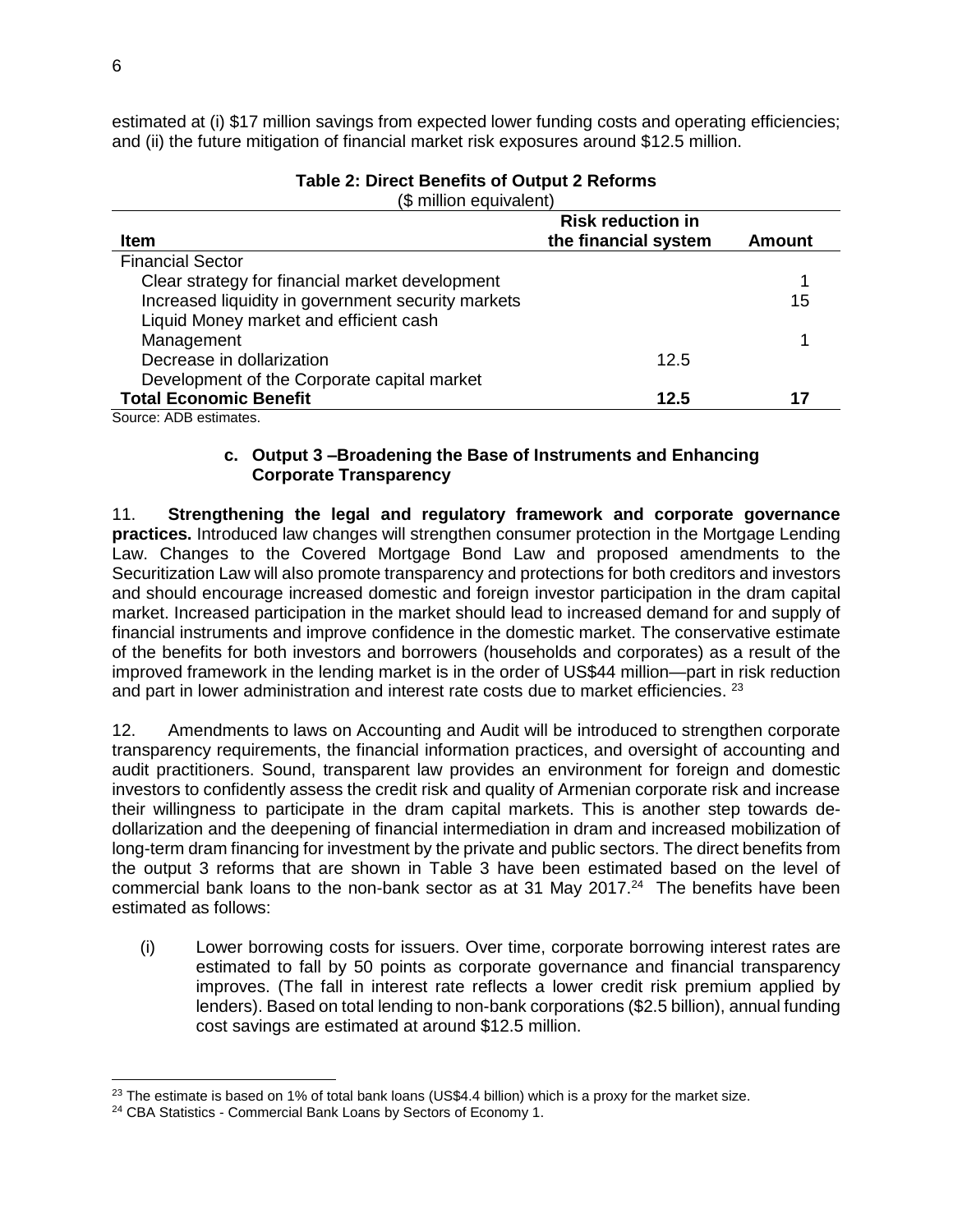- (ii) Reduced currency risk for borrowers. As the dram market develops, borrowing in dram should become more favorable and corporates can switch borrowing from dollars to dram. We estimate non-bank corporate currency risk exposure could decrease by up to \$50 million assuming foreign exchange lending decreases from 85% to 65%. $^{25}$
- (iii) Reduced credit risk exposure for lenders to Armenian corporations. We estimate the credit risk on lending to fall by 10% over time as measures to improve transparency and the quality of audits are introduced. Based on the current level of lending to corporations (\$2.5 billion), we estimate the credit risk exposure to reduce over 10 years by \$250 million.

|                                                               | <b>Fiscal Value at Risk</b> |               |
|---------------------------------------------------------------|-----------------------------|---------------|
| <b>Item</b>                                                   | <b>Mitigated</b>            | <b>Amount</b> |
| Increased legal protections for consumers and                 | 22                          | 22            |
| foreign investors                                             |                             |               |
| Laws to enhance corporate accounting and audit                |                             |               |
| practices and transparency                                    |                             |               |
| - Lower interest rate risk premium for borrowers              |                             | 125           |
| - Reduced currency exposure for borrowers                     | 50                          |               |
| - Reduced credit risk exposure for lenders                    | 250                         |               |
| <b>Total Economic Benefit</b>                                 | 322                         | 147           |
| <sup>a</sup> Estimated benefits to materialize over 10 years. |                             |               |

### **Table 3: Direct Benefits of Output 3 Reforms** (\$ million equivalent)<sup>a</sup>

<sup>a</sup> Estimated benefits to materialize over 10 years. Source: ADB estimates.

l

### **2. Medium-Term Potential Impact**

13. This section illustrates the overall medium-term potential economic impact on the economy by a sustained reform effort like the one initiated and promoted by the program. Financial/capital markets can improve risk sharing and the risk-management efficiency with which financial resources are allocated in the real economy, boosting economic growth and welfare. The development of the financial markets is important for Armenia to

- (i) support government funding in the domestic market and reduce foreign currency exposure;
- (ii) support the conduct of monetary policy and provide suitable instruments to deal with macroeconomic shocks and the increased risks to financial stability due to high dollarization;
- (iii) develop local capital markets on the back of the government securities market, which enables companies and households improved access to local borrowing and reduced foreign currency exposure;
- (iv) improve the efficiency of capital allocation and intermediation between investors and borrowers, particularly where adequate disclosure and legal framework to protect investor and borrowers are in place;
- (v) provide financial stability to manage risk and adequate instruments to hold as a liquidity buffer and forward transactions to mitigate risk;

 $25$  This estimate is based upon increased non-bank corporate domestic borrowing substituting \$0.5 billion of foreign currency borrowing, i.e., reducing foreign currency borrowing from \$2.1 billion to \$1.6. The foreign exchange risk weighting applied is 10%, refer footnote 18.